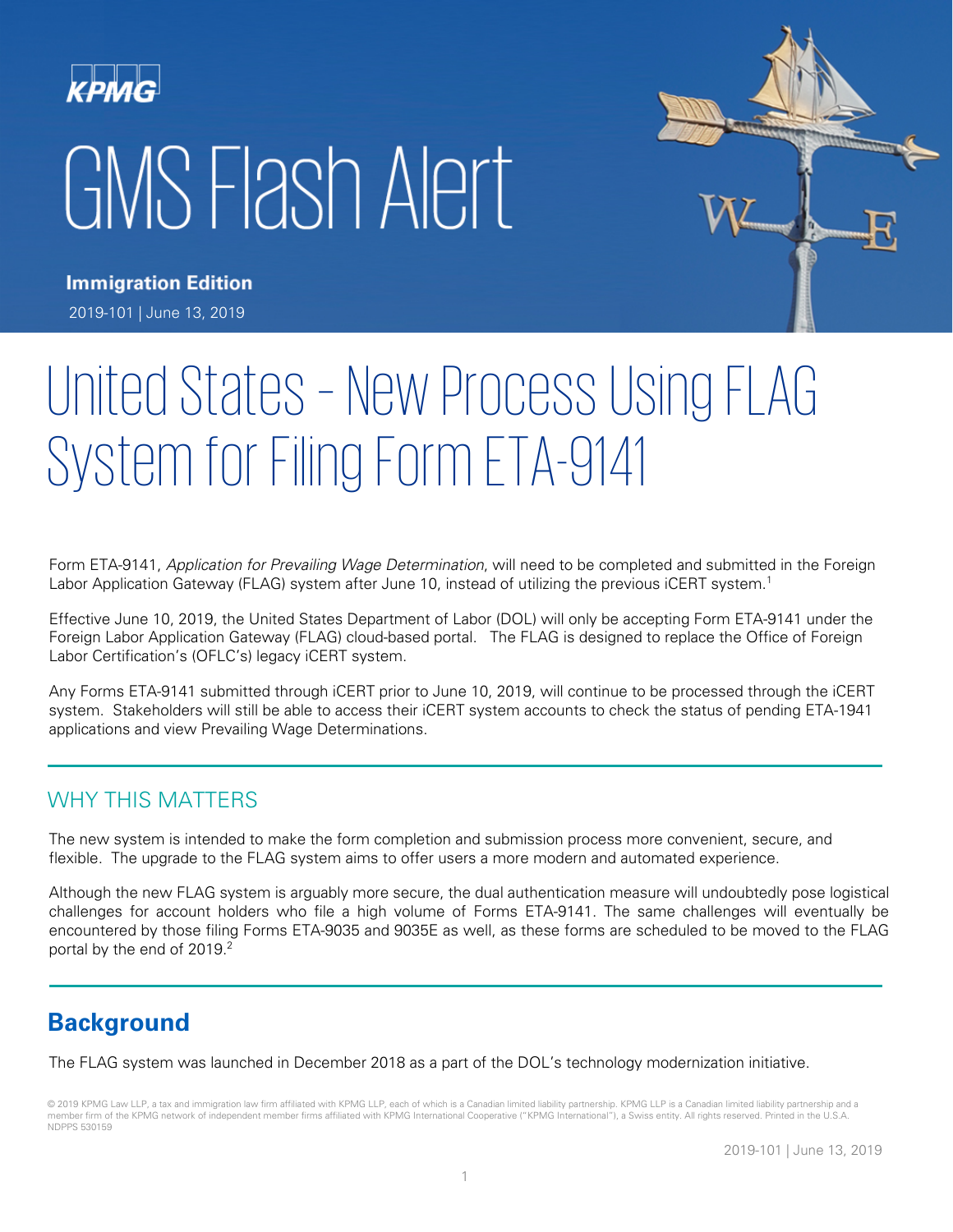The system is aimed at providing greater accessibility (including access via mobile devices), case status dashboard reporting, flexible form preparation options, automated field population, digital signatures, case alerts, enhanced data sharing, and improved document uploading capabilities.

# **FLAG System: More Details**

The FLAG website includes instructional videos on how to create an account and help desk resources for technical issues with the new system. See<https://flag.dol.gov/> .

For those with accounts, the FLAG system will implement dual authentication. A unique pass-code will be provided to the account holder by text message or phone call to enable log-in each time that access is needed. In other words, a user-name and password alone will not be sufficient to access one's FLAG account. It is expected that this change will significantly add to the time it takes to prepare, file, and confirm the status of applications filed through the FLAG portal.

# **Existing Form ETA-9141 and ETA-9035 Migration from iCERT to FLAG**

The FLAG system will continue using the current Form ETA-9141. The DOL anticipates transitioning to a new prevailing wage form once approved by the Office of Management and Budget (OMB), estimated early fall 2019.

The DOL also plans to migrate Forms ETA-9035 and 9035E, Labor Condition Applications for Nonimmigrant Workers, from iCERT to the FLAG system later this year. This would have considerable impact on those filing H-1B, H-1B1, H-2B, and E-3 petitions, as they all require a Labor Condition Application certified by the DOL.

### **Next Steps**

Employers and immigration law firms should make sure they are registered for the new FLAG system so that Form ETA-9141 and later Forms ETA-9035 and 9035E can continue to be submitted and processed by the DOL.

OFLC is expected to roll out a "network" feature in FLAG next week, which permits those within the same law firm to work from the same account. OFLC will be releasing an instructional video on this networking feature next week.

#### FOOTNOTES:

1 See the June 4 announcement ["OFLC Announces Schedule for Electronic Filing of Prevailing Wage Requests in the](https://flag.dol.gov/announcements)  [Foreign Labor Application Gateway \(FLAG\) System,](https://flag.dol.gov/announcements)" on the DOL website.

2 See the May 2019 DOL presentation "Foreign Labor Application Gateway (FLAG) OFLC Technology Modernization [Initiative,](https://www.foreignlaborcert.doleta.gov/pdf/foreign-labor-application-gateway.pdf)" on the DOL website.

\* \* \* \*

<sup>© 2019</sup> KPMG Law LLP, a tax and immigration law firm affiliated with KPMG LLP, each of which is a Canadian limited liability partnership. KPMG LLP is a Canadian limited liability partnership and a member firm of the KPMG network of independent member firms affiliated with KPMG International Cooperative ("KPMG International"), a Swiss entity. All rights reserved. Printed in the U.S.A. NDPPS 530159